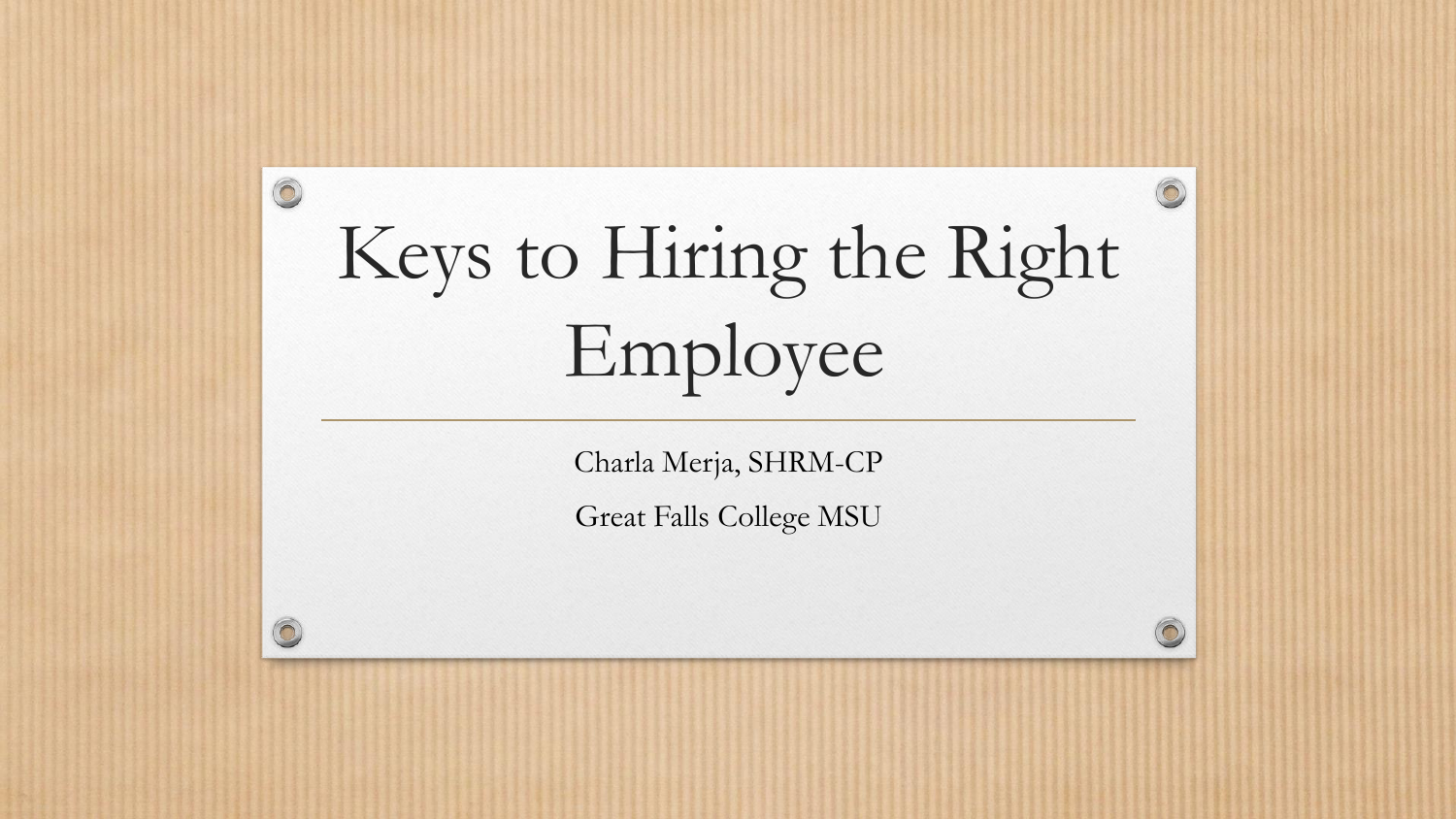#### Outcomes

- Why company culture should be a factor in your employee search;
- The best questions to ask during interviews;
- Best practices in the hiring process;
- Takeaways you can implement now.

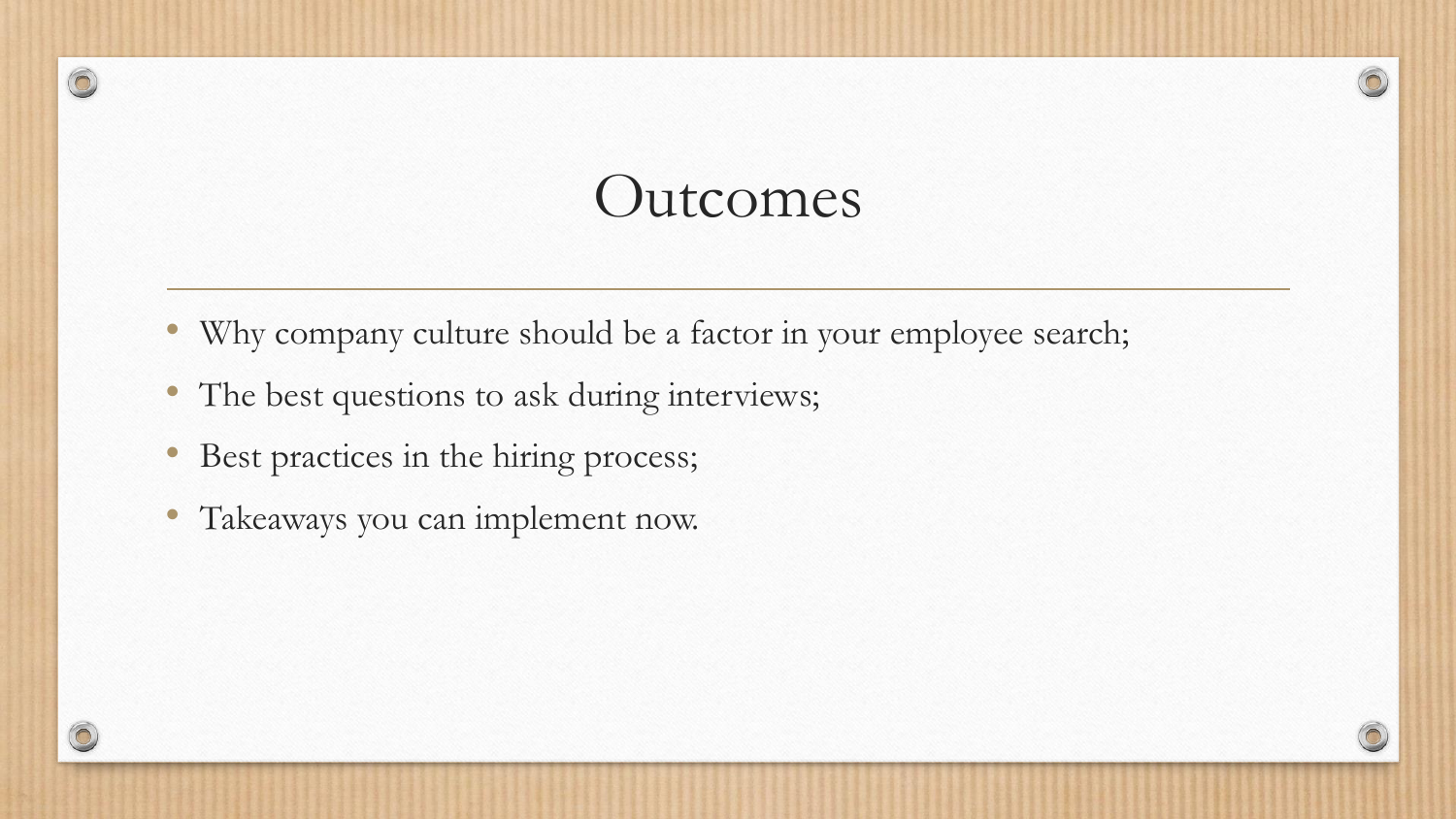#### Company Culture

- Can you articulate your company's culture?
	- To what extent can every person in the organization clearly articulate why the company exists, where the company is going, and how it's going to get there?
	- What information and skills do employees need to successfully do their jobs, and what structure will best help you achieve your organizational objectives?
	- To what extent does the organizational structure allow for decisions to be made efficiently and effectively, for silos to be naturally diminished, and for people to operate in accordance with the stated values and norms of the organization?
	- To what extent does the company focus on the needs of external and internal stakeholders alike, and is the organization capable of adapting quickly to respond to shifting needs and demands?

https://www.forbes.com/sites/chriscancialosi/2015/03/02/4-questions-that-will-define-a-lasting-corporateculture/2/#10c065ef20f9

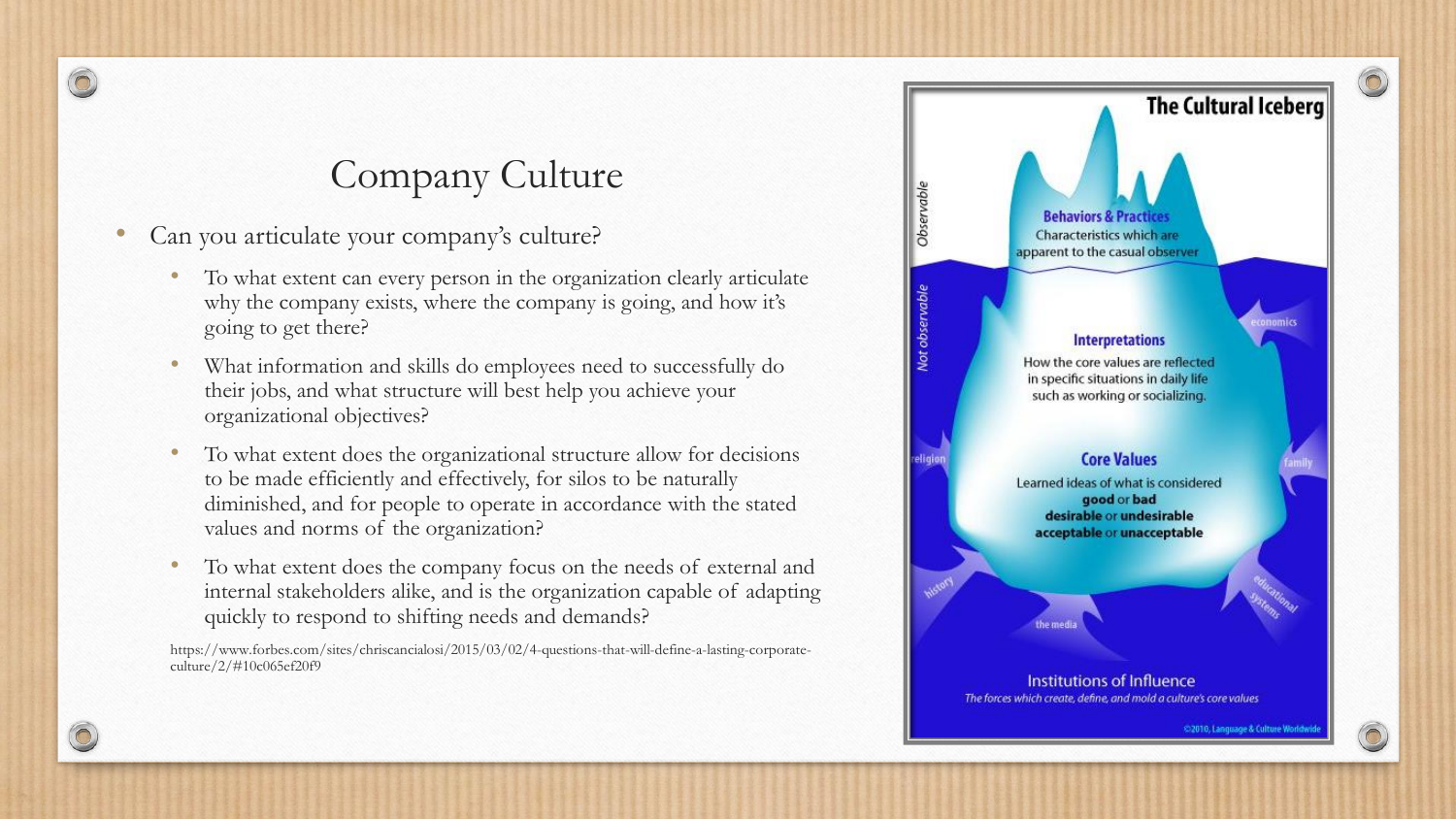#### What Questions Should You Ask?

- Ask open ended questions
	- Why do you want to work here?
	- Describe how you handled a conflict with one of your co-workers
	- Tell me about a time you made a mistake. How did you address it and what did you learn?
	- Talk about a time you worked as part of a team.
	- What type of culture do you thrive in?

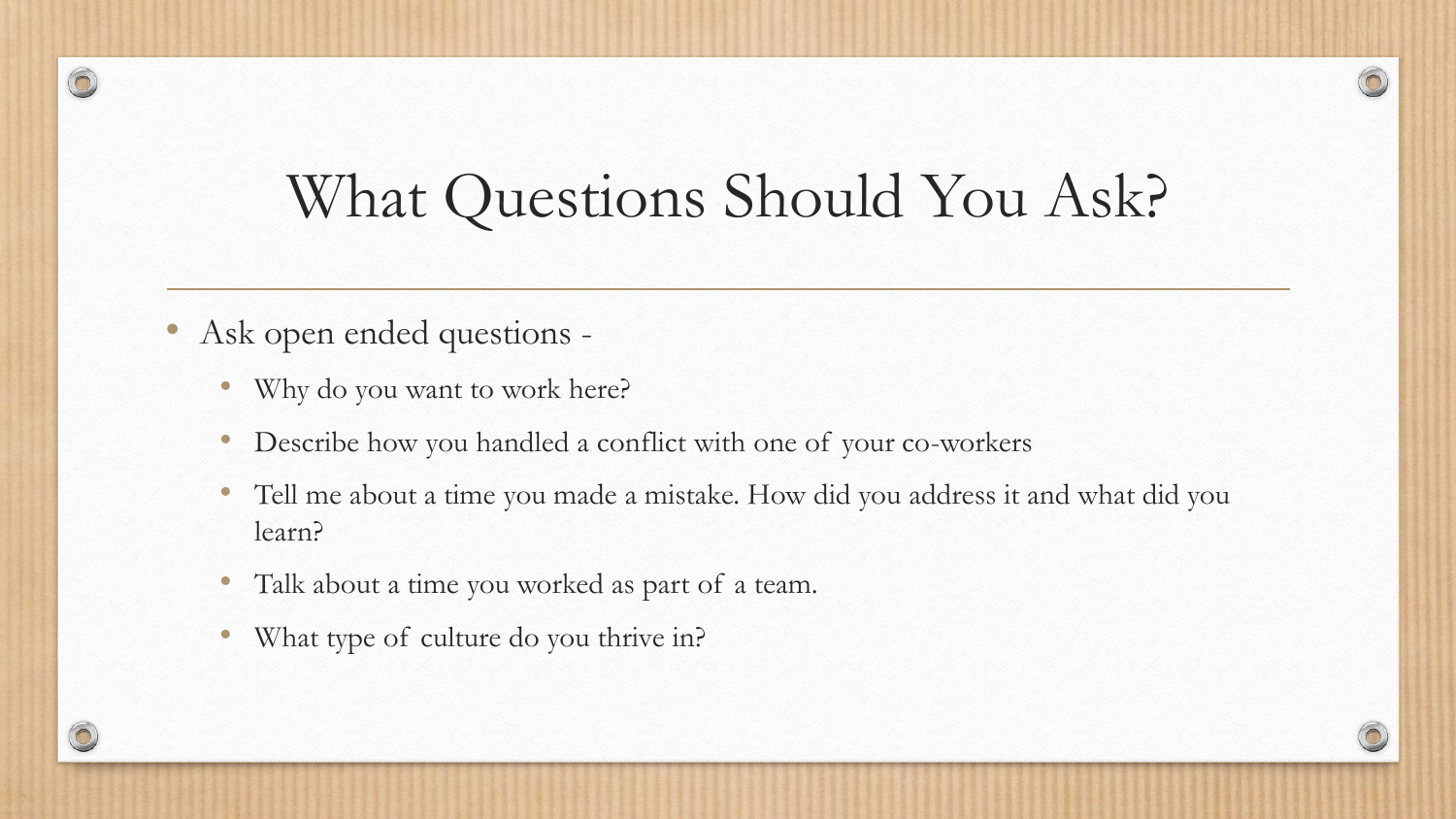### What Questions Should You Ask?

- How do you define success?
- What values are you drawn to and what's your ideal workplace?
- What's your ideal work environment?
- How would you describe our culture based on what you've seen?
- Which co-worker at your last job did you not get along with and how did you handle the situation?

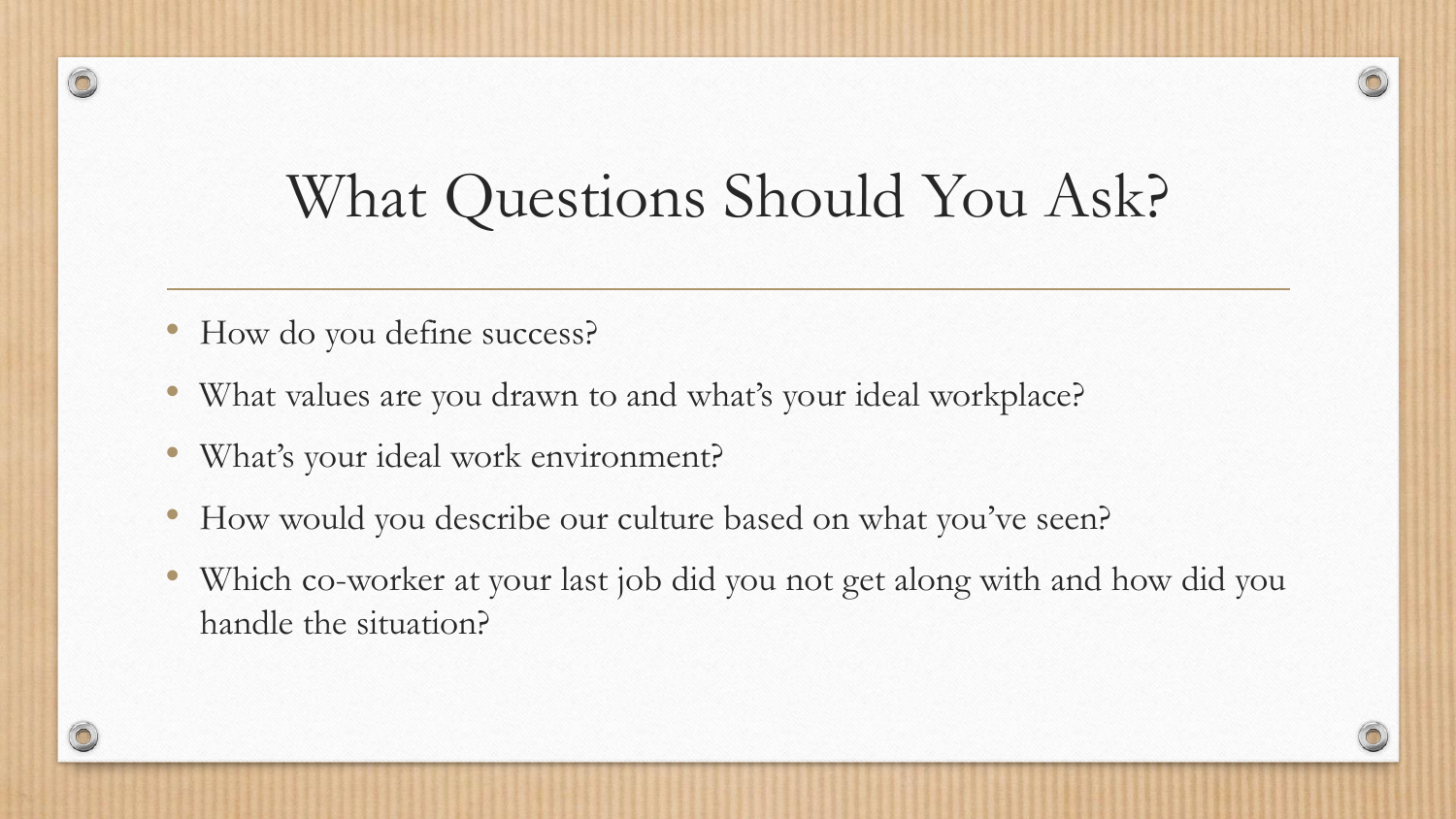#### Listen & Observe

- Open ended questions encourages the applicant to tell a story
	- Listen to their voice
		- Are they enthusiastic
		- Can you tell if they are telling the truth
	- Did the do the right thing?
	- Are they comfortable?
	- Do they make eye contact?

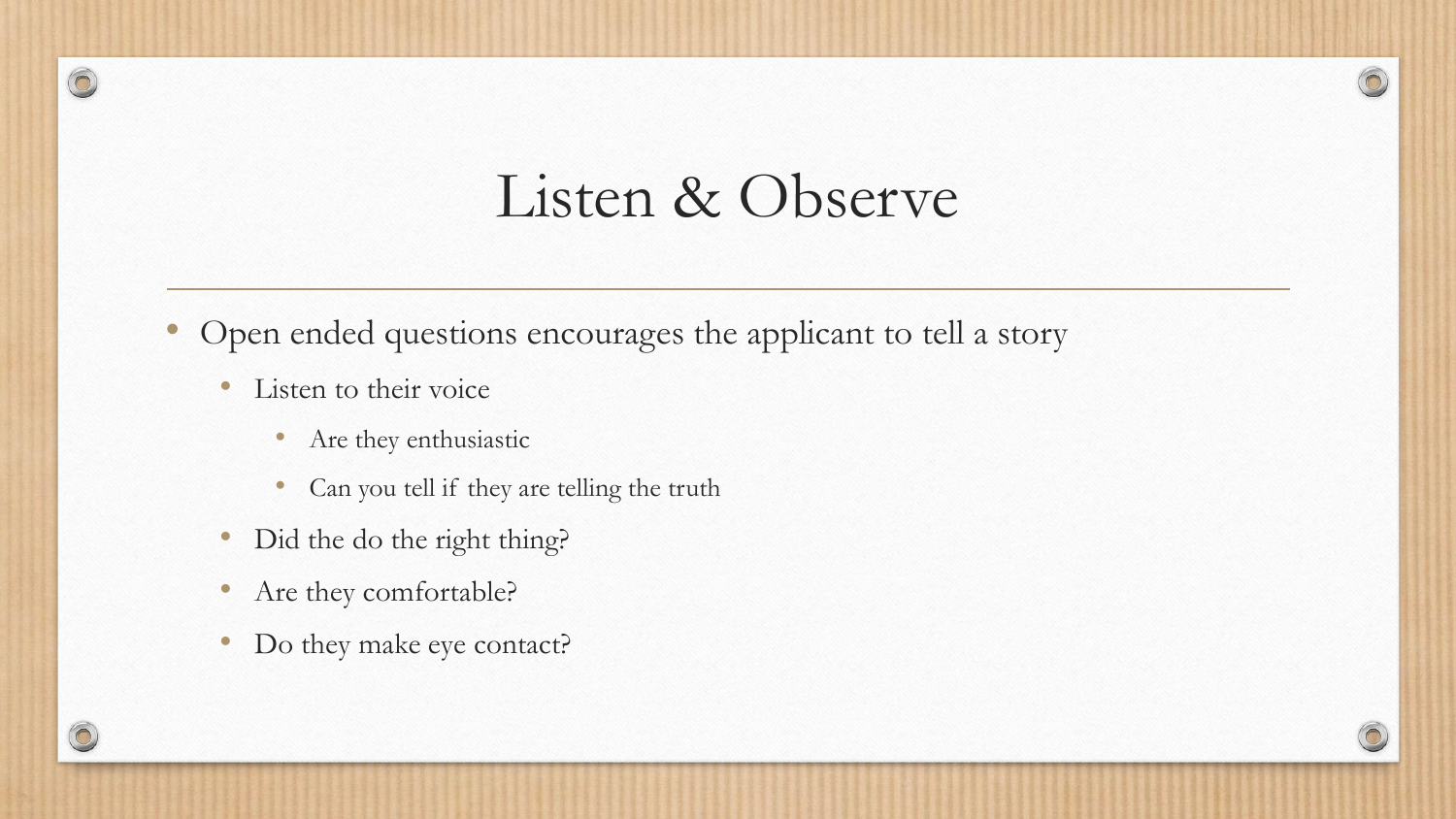# Hiring Process Best Practices

- Know what specific skills and competencies you are looking for before advertising. Make sure they appear in the job posting.
- Is a college degree required or necessary?
- If the job requires a specific skill, (i.e.. Microsoft Office, money handling skills, mechanical or technological skills), test for these skills earlier in the process.
- When interviewing, have more than one person conduct the interview.
- It may take more than 1 interview to find the right fit.